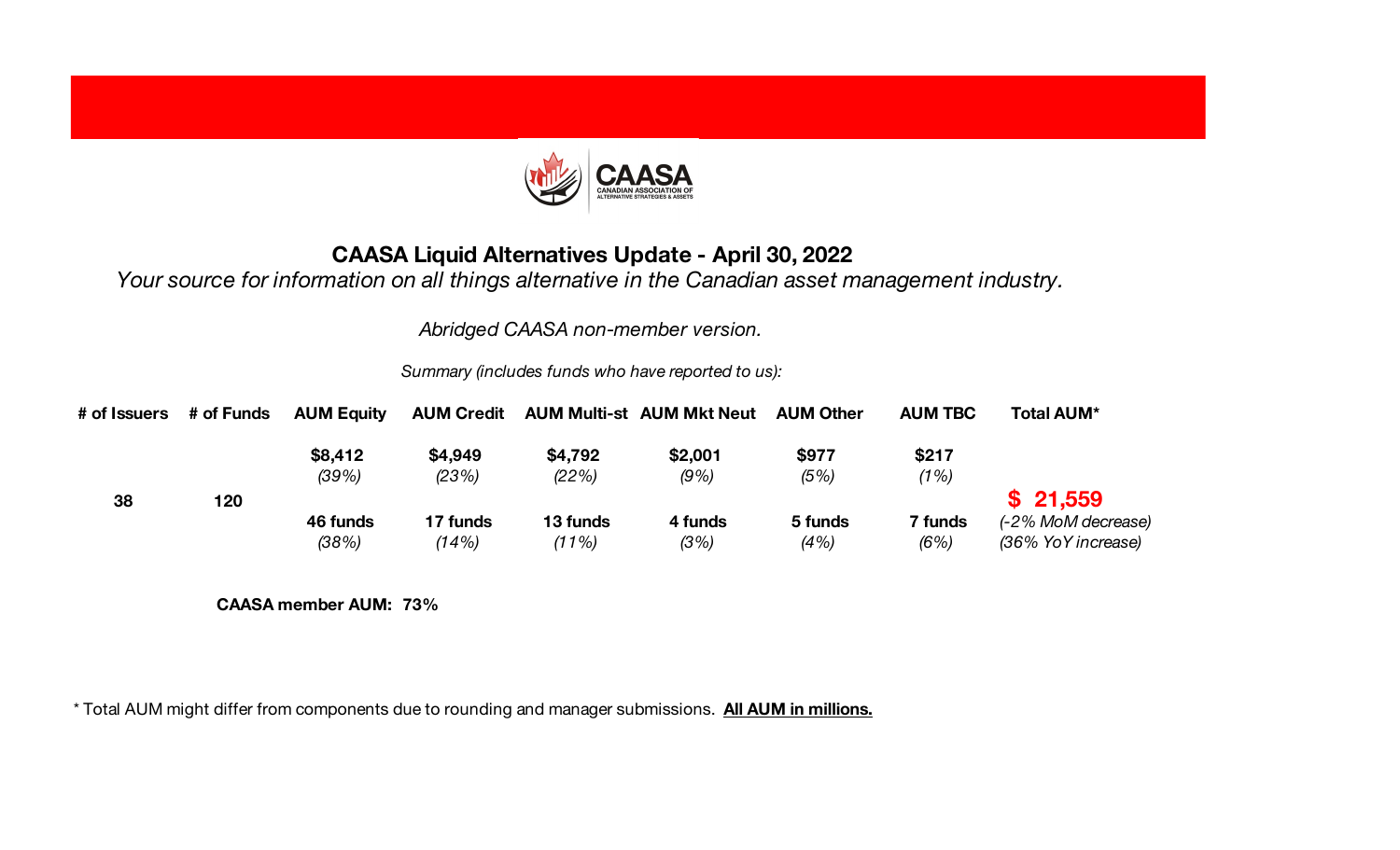## **DEFINITIONS ALTERNATIVE FUND LISTING FUND LISTING CONSUMING CONSUMING CONSUMING CONSUMING CONSUMING CONSUMING CONSUMING CONSUMING CONSUMING CONSUMING CONSUMING CONSUMING CONSUMING CONSUMING CONSUMING CONSUMING CONSUMING**

**HH** means Hard Hurdle - performance fees will not be paid on return below the HH threshold **SH** means Soft Hurdle - provided the SH is achieved, performance fees will be paid on ALL profits

**Risk** means Risk Rating as detailed in the fund's Fund Facts sheet **L** means Low **L-M** means Low-Medium **M** means Medium **M-H** means Medium-High **H** means High

**CIFSC** means the fund categorization according to the Canadian Investment Funds Standards Committee **Equity** means Alternative Equity **Credit** means Alternative Credit **Multi-st** means Alternative Multi-Strategy **Mkt Neut** means Alternative Market Neutral **Other** means Alternative Other **TBC** means To Be Categorized / Category not known

**Sub/Red** means frequency of Subscriptions and Redemptions. D means Daily, W means Weekly, M means Monthly, W&M means Weekly and Monthly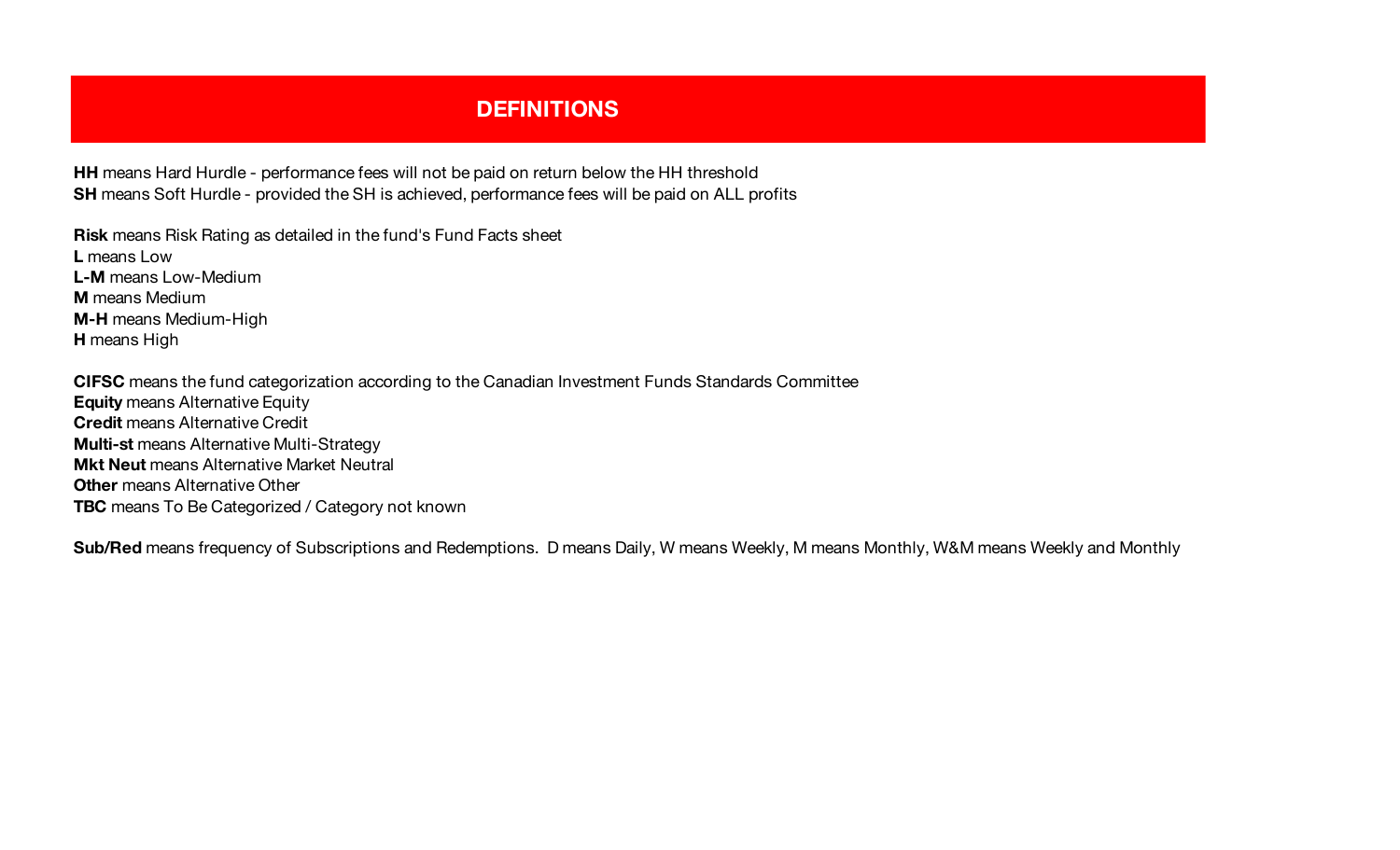# **ALTERNATIVE FUNDS RULES**

| <b>Characteristic</b>            | <b>Note</b>                                                                                                               |
|----------------------------------|---------------------------------------------------------------------------------------------------------------------------|
| Regulator                        | <b>Canadian Securities Administrator</b>                                                                                  |
| <b>Promulgation Date</b>         | January 3, 2019 (initial proposal for comment in March, 2013)                                                             |
| <b>Amending Rule</b>             | National Instrument 81-102                                                                                                |
| <b>Investor Base</b>             | All Canadian investors (Retail, Accredited Investors, Permitted Clients)                                                  |
| <b>Seed Capital /</b>            | - Manager to pay start-up costs                                                                                           |
| <b>Organization Costs</b>        | - Min. \$150,000 seed capital – cannot be withdrawn until \$500,000 in outside investment received                        |
| <b>Maximum Leverage</b>          | 300% of NAV, calculated as sum of cash borrowing, short-selling, derivatives (minus derivatives used for hedging) divided |
|                                  | by NAV.                                                                                                                   |
| <b>Shorting</b>                  | - Can borrow up to 50% of NAV, subject to certain conditions including only borrowing from permitted                      |
|                                  | custodian/subcustodian IRC approval required if borrowing from an affiliate of the Manager Up to 50% of NAV in total      |
|                                  | - Up to 10% of NAV on one issuer (exception for "government securities")                                                  |
|                                  | - No cash cover required, no prohibition on using proceeds to buy long                                                    |
|                                  | - Subject to combined cap with cash borrowing of 50%                                                                      |
| <b>Concentration Restriction</b> | 20% of NAV at time of purchase in securities of an issuer (subject to certain prescribed exemptions).                     |
| Form of Prospectus /             | Must use NI 81-101 Forms (SP, AIF, Fund Facts) unless exchange-traded. If exchange-traded, must use Form 41-101F2         |
| <b>Disclosure</b>                | long form prospectus and ETF Facts. Fund Facts: point of sale delivery. ETF Facts – delivery within 2 days of trade.      |
| <b>Borrowing / Leverage</b>      | Description of use of leverage including min and max exposure to leverage, calculated based on new NI 81-102              |
| <b>Disclosures</b>               | requirements in financial statements and MRFP. MRFP disclosure to also include description of impact of hedging on        |
| <b>Fund of Fund Investing</b>    | Conventional Mutual Funds can invest up to 10% combined in alternative mutual funds/non-redeemable investment funds       |
|                                  | that are subject to NI 81-102                                                                                             |
|                                  | Alternative Mutual Funds can invest in any investment fund that is a reporting issuer subject to NI 81-102 in any         |
|                                  | jurisdiction (includes non-redeemable investment funds and other alternative mutual funds).                               |
| <b>Entities Permitted to Act</b> | Must be Canadian Bank, Trust Company (per Bank Act or LTCA/provincial equivalent). Can also be affiliate of above if (a)  |
| as Custodians                    | parent guarantees all obligations or (b) has asset > \$10M as per audited financial statements.                           |

*Source: https://www.osc.gov.on.ca/documents/en/Dealers/ro\_20190514\_alternative-funds.pdf*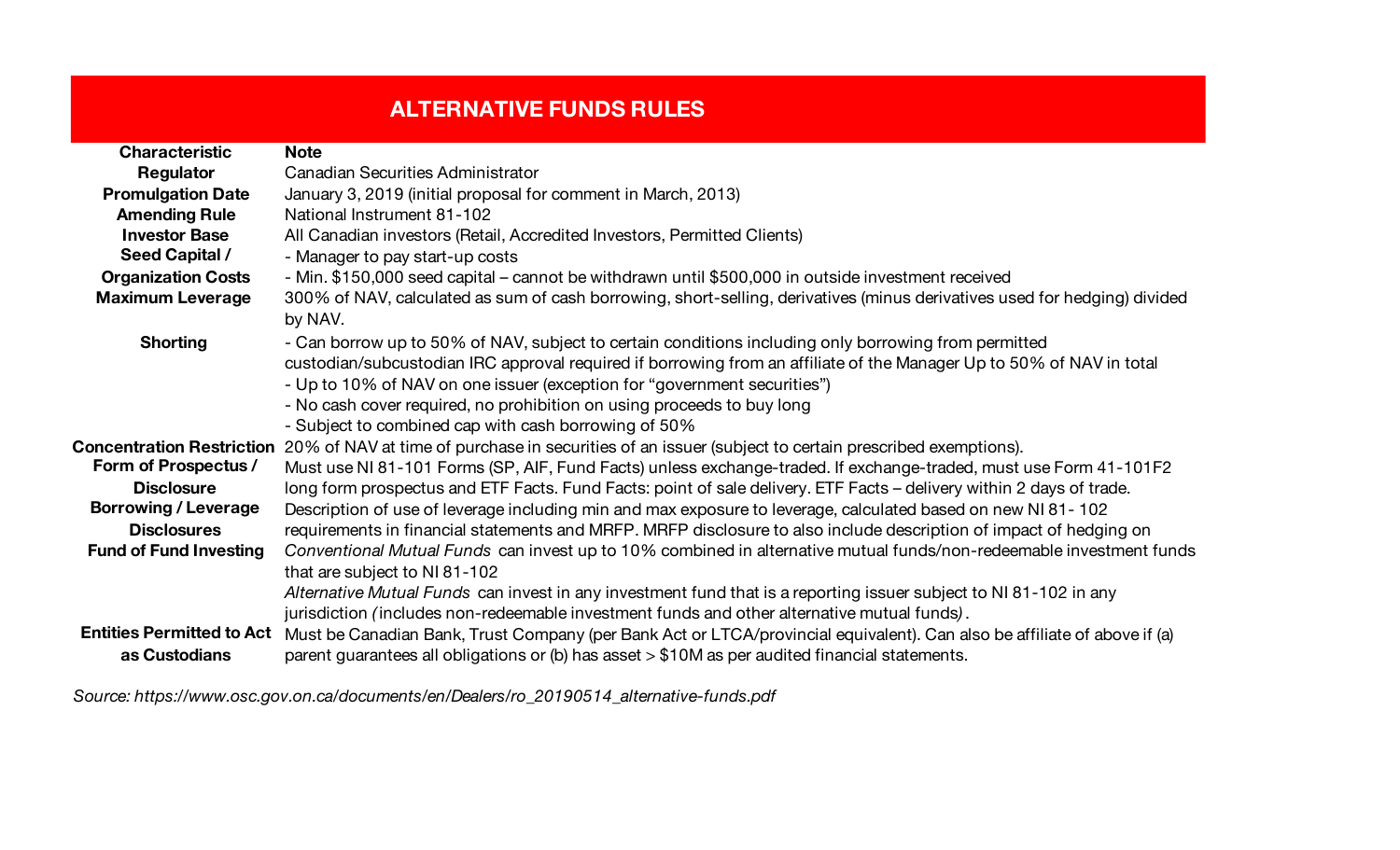### **INDUSTRY CONCENTRATION**

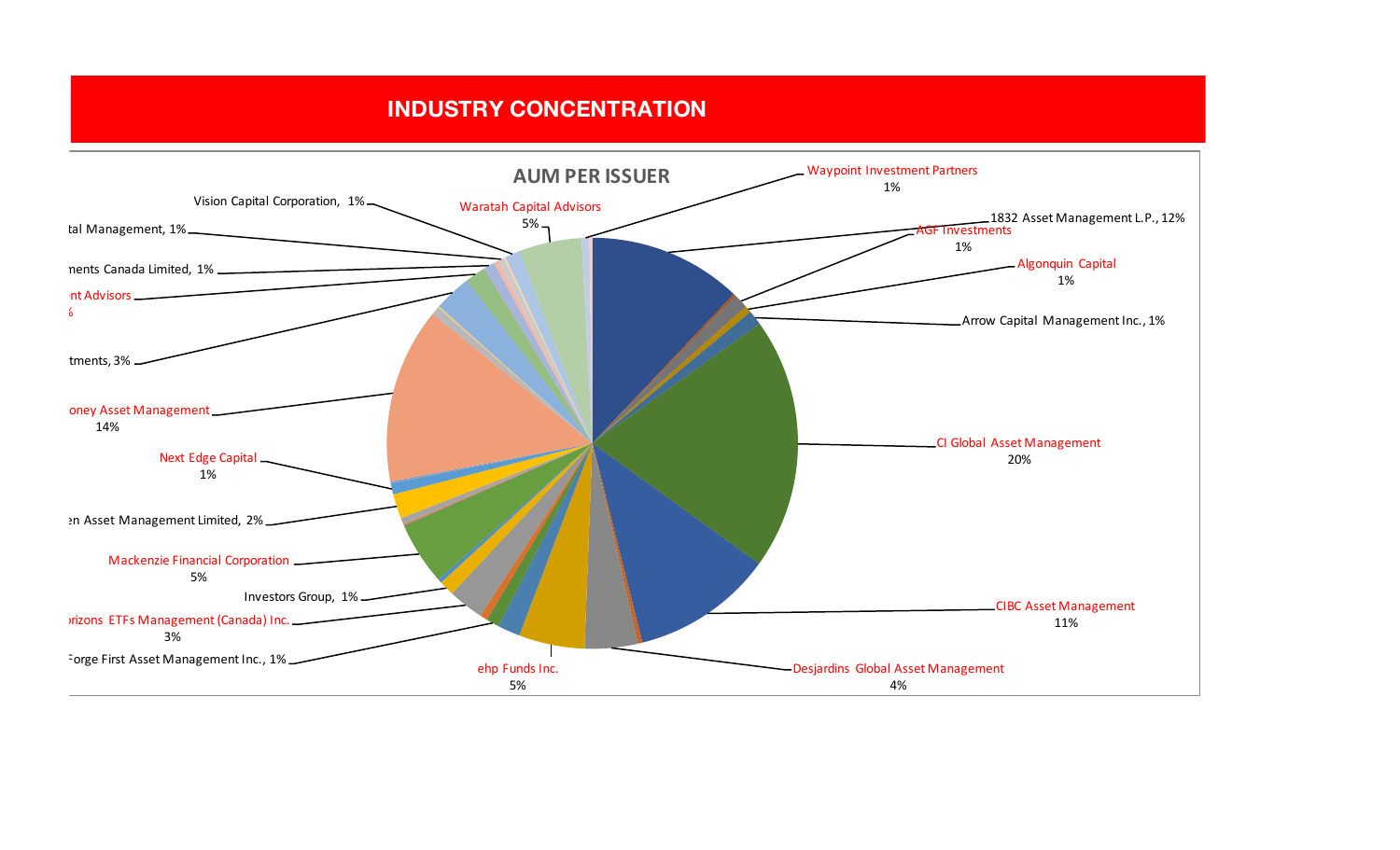| <b>AGF Investments</b>                                                              | Ticker          | <b>Class A</b>                                  |
|-------------------------------------------------------------------------------------|-----------------|-------------------------------------------------|
| AGFIQ US Market Neutral Anti-Beta CAD-Hedged ETF                                    | <b>QBTL</b>     | X                                               |
| Tyler Chapman, Vice President, Canadian Institutional & Key Account Solutions       |                 | (416) 721-5224, tyler.chapman@agf.com           |
| <b>Algonquin Capital</b>                                                            | <b>Series F</b> |                                                 |
| Algonquin Fixed Income 2.0 Fund                                                     | AGQ301          |                                                 |
| Kathleen Biggs, Partner, Investor Relations                                         |                 | (416) 306 8416, kathleen biggs@algonquincap.com |
| <b>CI Global Asset Management</b>                                                   | <b>Class F</b>  | <b>ETF</b>                                      |
| CI Marret Alternative Absolute Return Bond                                          | CIG4191         | <b>CMAR</b>                                     |
| CI Marret Alternative Absolute Return Bond (USD Hedged)                             | CIG4193         | CMAR.U                                          |
| CI Marret Alternative Enhanced Yield                                                | CIG4195         | <b>CMEY</b>                                     |
| CI Marret Alternative Enhanced Yield (USD Hedged)                                   | CIG4196         | CMEY.U                                          |
| CI Alternative Investment Grade Credit ETF                                          | CIG4190         | <b>CRED</b>                                     |
| CI Alternative Investment Grade Credit ETF (USD Hedged)                             | CIG4194         | CRED.U                                          |
| CI Alternative North American Opportunities                                         | CIG4366         | CNAO                                            |
| CI Alternative North American Opportunities (USD Hedged)                            | CIG4468         | CNAO.U                                          |
| CI Munro Alternative Global Growth                                                  | CIG4192         | <b>CMAG</b>                                     |
| CI Munro Alternative Global Growth ETF (USD Hedged)                                 | CIG 4366        | CMAG.U                                          |
| Randall Alberts, Senior Vice-President, Eastern Canada                              |                 | (514) 868-2180, ralberts@ci.com                 |
| Sheldon Cameron, Senior Vice President, Western Canada                              |                 | $(403)$ 836-7222, scameron@ci.com               |
| Jennifer Sinopoli, Senior Vice-President, Central Canada                            |                 | $(416)$ 681-6600, jsinopoli@ci.com              |
| Hunter Hutt, Director, Business Development, Lawrence Park Asset Management         |                 | (416) 646-2180, hunter.hutt@lawrenceparkam.com  |
| Roberto Katigbak, Institutional Strategist / Head of Sales, Marret Asset Management |                 | (514) 868-2191, rkatigbak@marret.com            |
| Akilan Karuna, Head of North America & Institutional Strategist, Munro Partners     |                 | (416) 402-4252, akaruna@munropartners.com.au    |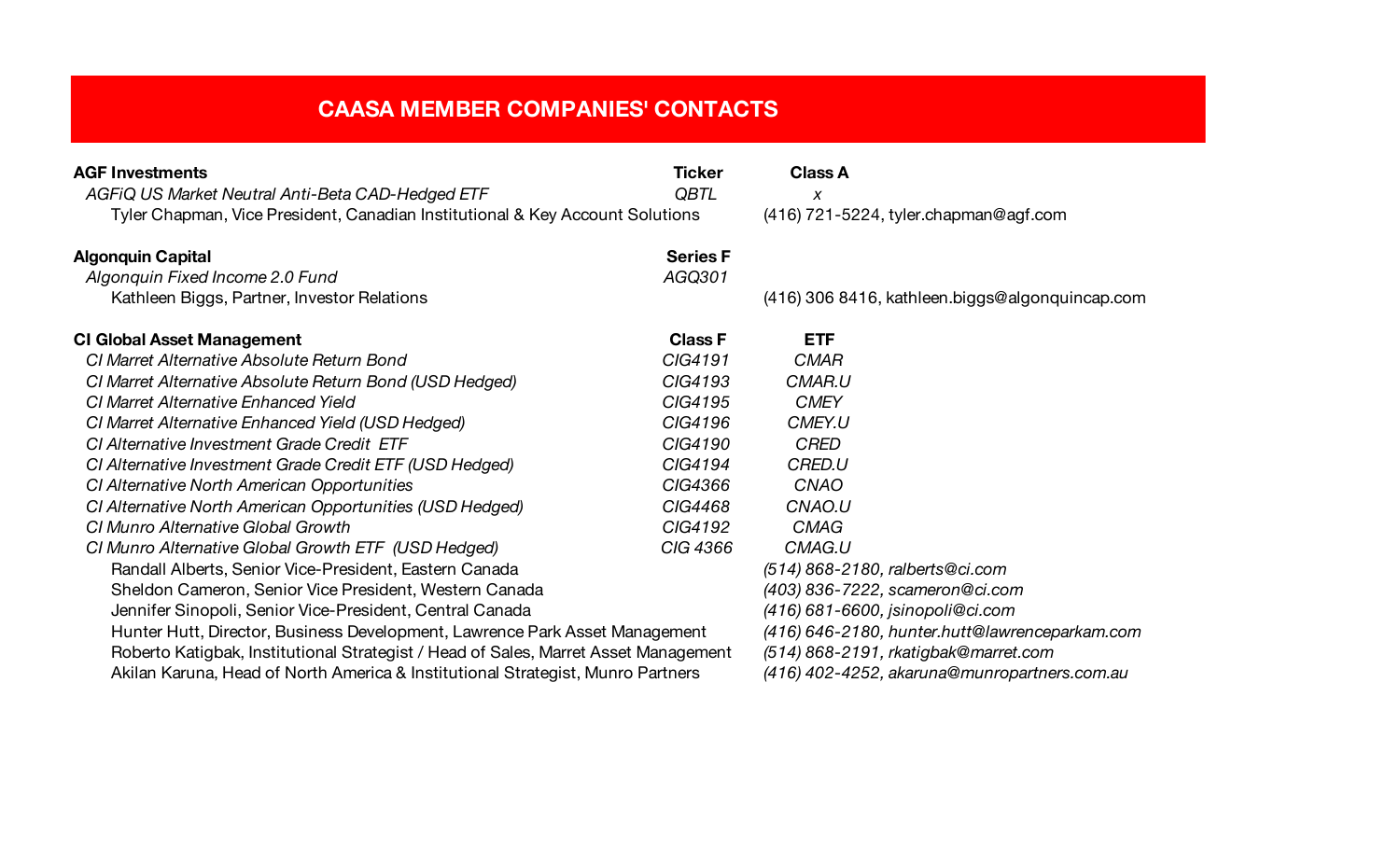| <b>CIBC Asset Management</b>                                                 | Series F        |                                            |
|------------------------------------------------------------------------------|-----------------|--------------------------------------------|
| <b>CIBC Multi-Asset Absolute Return Strategy</b>                             | ATL5010         |                                            |
| Shannon Clovechok, Regional Director, AB & Central Canada                    |                 | (403) 471-6333, Shannon.clovechok@cibc.ca  |
| Craig Clarke, Regional Director, Eastern Canada                              |                 | (902) 429-5585, Craig.clarke@cibc.ca       |
| Ed Gorrell, Regional Director, Ontario                                       |                 | (416) 570-2051, Ed.gorrell@cibc.ca         |
| Chris Dubois, Regional Director, Ontario                                     |                 | (613) 617-5594, Christopher.dubois@cibc.ca |
| Mike Sweeten, Regional Director, BC & Northwest Territories                  |                 | (604) 842-7809, Michael.sweeten@cibc.ca    |
| Connor, Clark & Lunn Funds Inc.                                              | <b>Class F</b>  |                                            |
| <b>CC&amp;L Alternative Global Equity Fund</b>                               | <b>CCL 1801</b> |                                            |
| CC&L Alternative Canadian Equity Fund                                        | <b>CCL 1901</b> |                                            |
| <b>CC&amp;L Alternative Income Fund</b>                                      | <b>CCL 1701</b> |                                            |
| Bryce Walker, SVP Business Development, BC, AB & SK                          |                 | (403) 909-8446, bwalker@cclgroup.com       |
| Brad Cann, Vice-President Business Development, Central/West ON & MB         |                 | (416) 643-7651, bcann@cclgroup.com         |
| Andrea Reilly, Vice President Business Development, Eastern ON, QC, Atlantic |                 | (514) 490-2787, areilly@cclgroup.com       |

*Desjardins Alt Long/Short Equity Market Neutral ETF DANC* Marco Larocque, Director, Relationship Management (514) 985-1855, marco.larocque@desjardins.com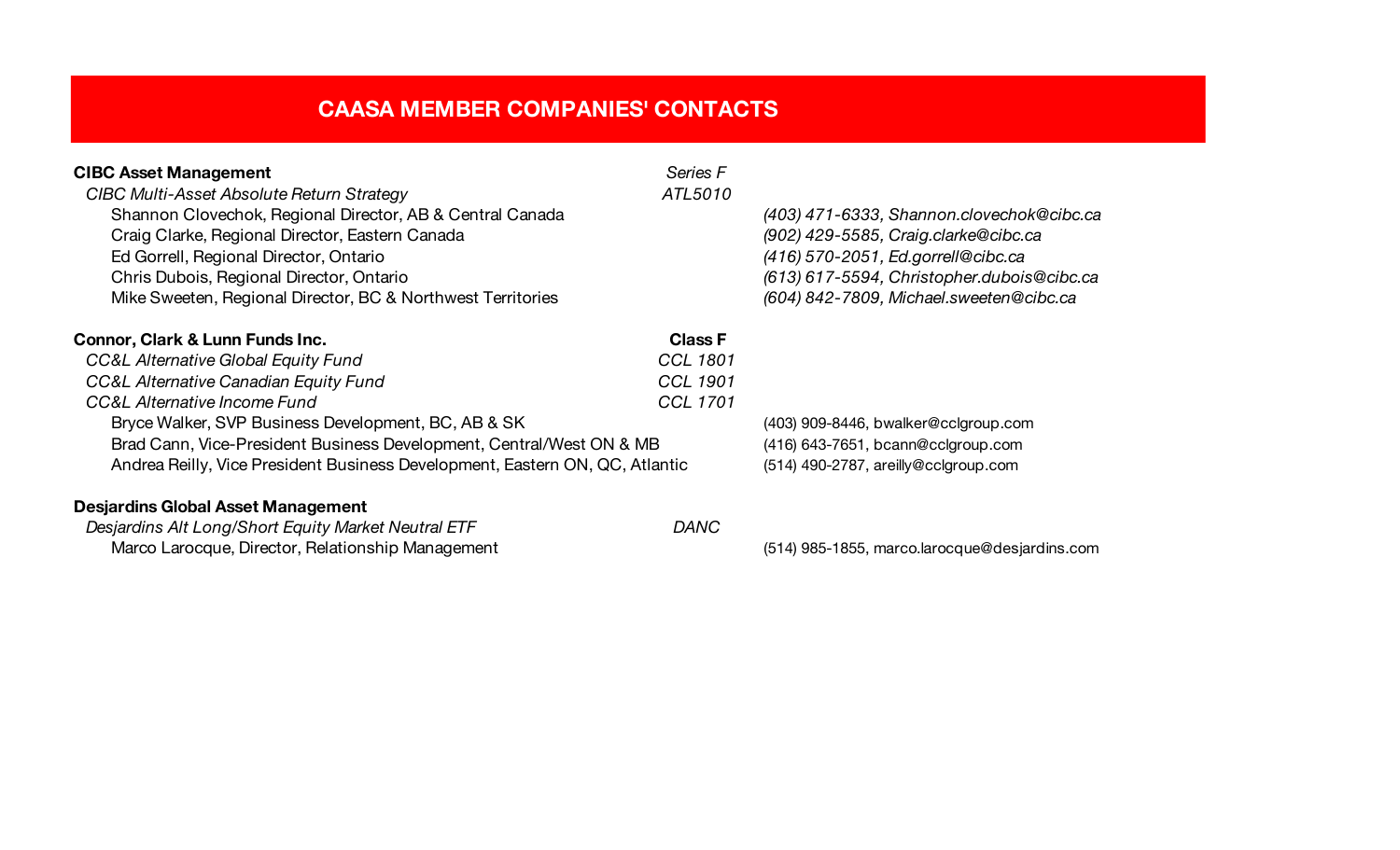| ehp Funds Inc.                                 | <b>Class F</b> |                                         |
|------------------------------------------------|----------------|-----------------------------------------|
| ehp Foundation Alternative Fund                | <b>EHP100</b>  |                                         |
| ehp Advantage Alternative Fund                 | <b>EHP200</b>  |                                         |
| ehp Foundation International Alternative Fund  | <b>EHP300</b>  |                                         |
| ehp Advantage International Alternative Fund   | <b>EHP400</b>  |                                         |
| ehp Select Alternative Fund                    | <b>EHP500</b>  |                                         |
| ehp Global Arbitrage Alternative Fund          | <b>EHP600</b>  |                                         |
| Jeff Bennett, Director of Business Development |                | (416) 360-4381, jbennett@ehpartners.com |
| Karl Palmen, Director of Business Development  |                | (604) 363-9561, kpalmen@ehpartners.com  |
| Horizons ETFs Management (Canada) Inc.         | <b>Ticker</b>  |                                         |
| BetaPro Marijuana Companies 2x Daily Bull ETF  | <b>HJMU</b>    |                                         |
| BetaPro Marijuana Companies Inverse ETF        | <b>HMJI</b>    |                                         |
| <b>Horizons Gold Yield ETF</b>                 | <b>HGY</b>     |                                         |
| BetaPro S&P 500 VIX Short-Term Futures™ ETF    | <b>HUV</b>     |                                         |
| Horizons Global Uranium Index ETF              | <b>HURA</b>    |                                         |
| <b>Horizons Seasonal Rotation ETF</b>          | <b>HAC</b>     |                                         |
| Horizons Morningstar Hedge Fund Index ETF      | <b>HHF</b>     |                                         |
| Horizons Absolute Return Global Currency ETF   | <b>HARC</b>    |                                         |
| BetaPro S&P/TSX 60™ 2x Daily Bull ETF          | <b>HIX</b>     |                                         |
| Horizons ReSolve Adaptive Asset Allocation ETF | <b>HRAA</b>    |                                         |
| Jeff Lucyk, Head of Retail Sales               |                | (416) 640-8260, jlucyk@horizonsetfs.com |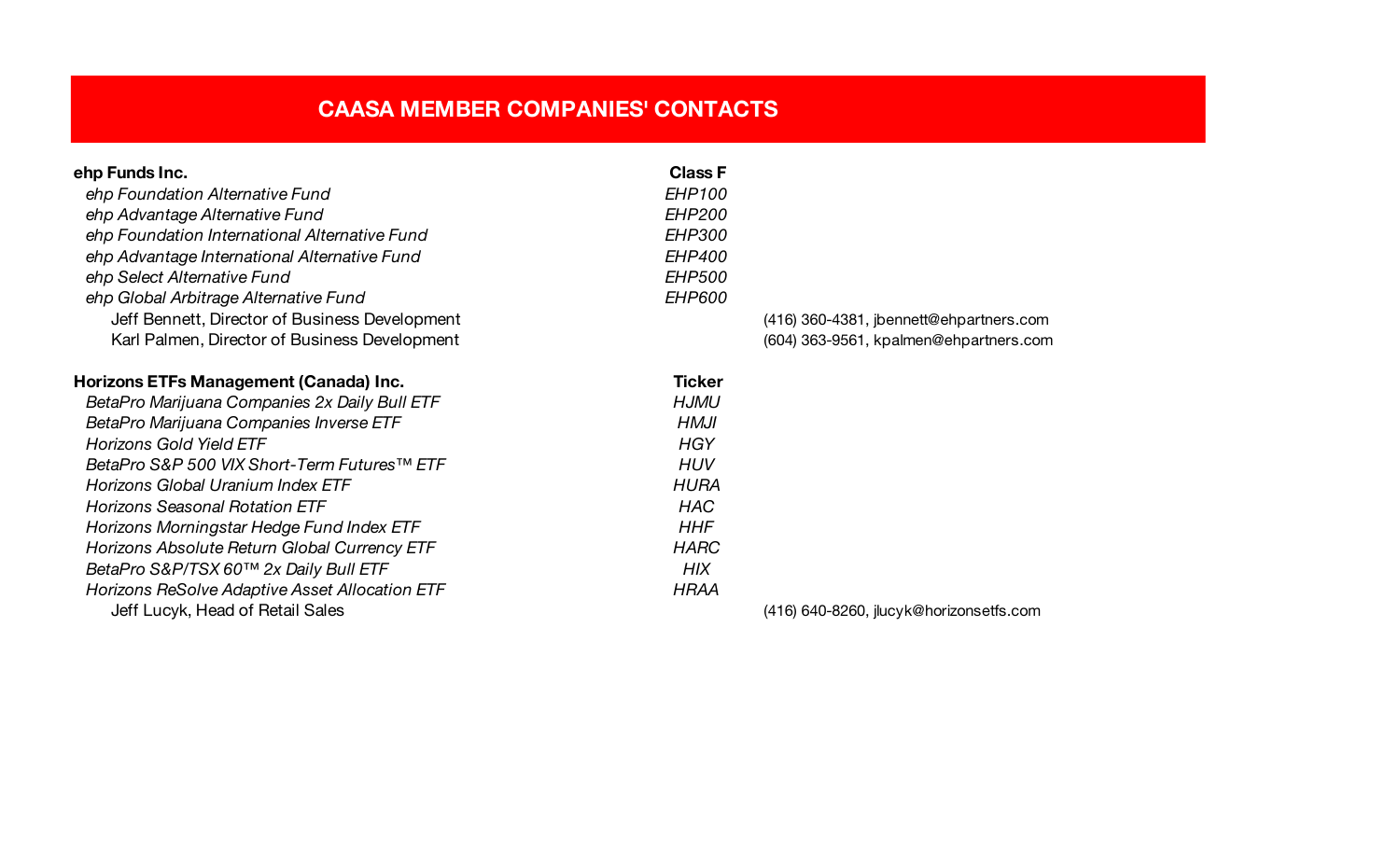| <b>Mackenzie Financial Corporation</b>                             | <b>Series F</b>                              |                                                        |
|--------------------------------------------------------------------|----------------------------------------------|--------------------------------------------------------|
| <b>Mackenzie Diversified Alternatives Fund</b>                     | <b>MFC5961</b>                               |                                                        |
| Mackenzie Credit Absolute Return Fund                              | <b>MFC5969</b>                               |                                                        |
| Mackenzie Global Long/Short Equity Alpha Fund                      | <b>MFC5977</b>                               |                                                        |
| Mackenzie Global Macro Fund                                        | <b>MFC5547</b>                               |                                                        |
| Mackenzie Multi-Strategy Absolute Return Fund                      | <b>MFC5228</b>                               |                                                        |
| Mackenzie Mortgage Opportunities Fund                              |                                              |                                                        |
| Mackenzie Broad Risk Premia Collection Fund                        | Underlying funds to Mackenzie Multi-Strategy |                                                        |
| Mackenzie Enhanced Equity Risk Premia Fund                         | Absolute Return Fund                         |                                                        |
| Mackenzie Fixed Income Risk Premia Fund                            |                                              |                                                        |
| Allan Seychuk, Senior Investment Director, Alternative Investments |                                              | (647) 330-7370, allan.seychuk@mackenzieinvestments.com |
| <b>Maxam Capital Management</b>                                    | <b>Series F</b>                              |                                                        |
| Maxam Arbitrage Fund                                               | <b>MXM105</b>                                |                                                        |
| Travis Dowle, President & Portfolio Manager                        |                                              | (604) 685-0201 ext 106, travis@maxamcm.com             |
| <b>PenderFund Capital Management Ltd.</b>                          | <b>Series F</b>                              |                                                        |
| Pender Alternative Absolute Return Fund                            | PGF2010                                      |                                                        |
| Pender Alternative Arbitrage Fund                                  | PGF2110                                      |                                                        |
| Sarah Wildman, Director, Institutional Sales & Service             |                                              | (604) 250-6917, swildman@penderfund.com                |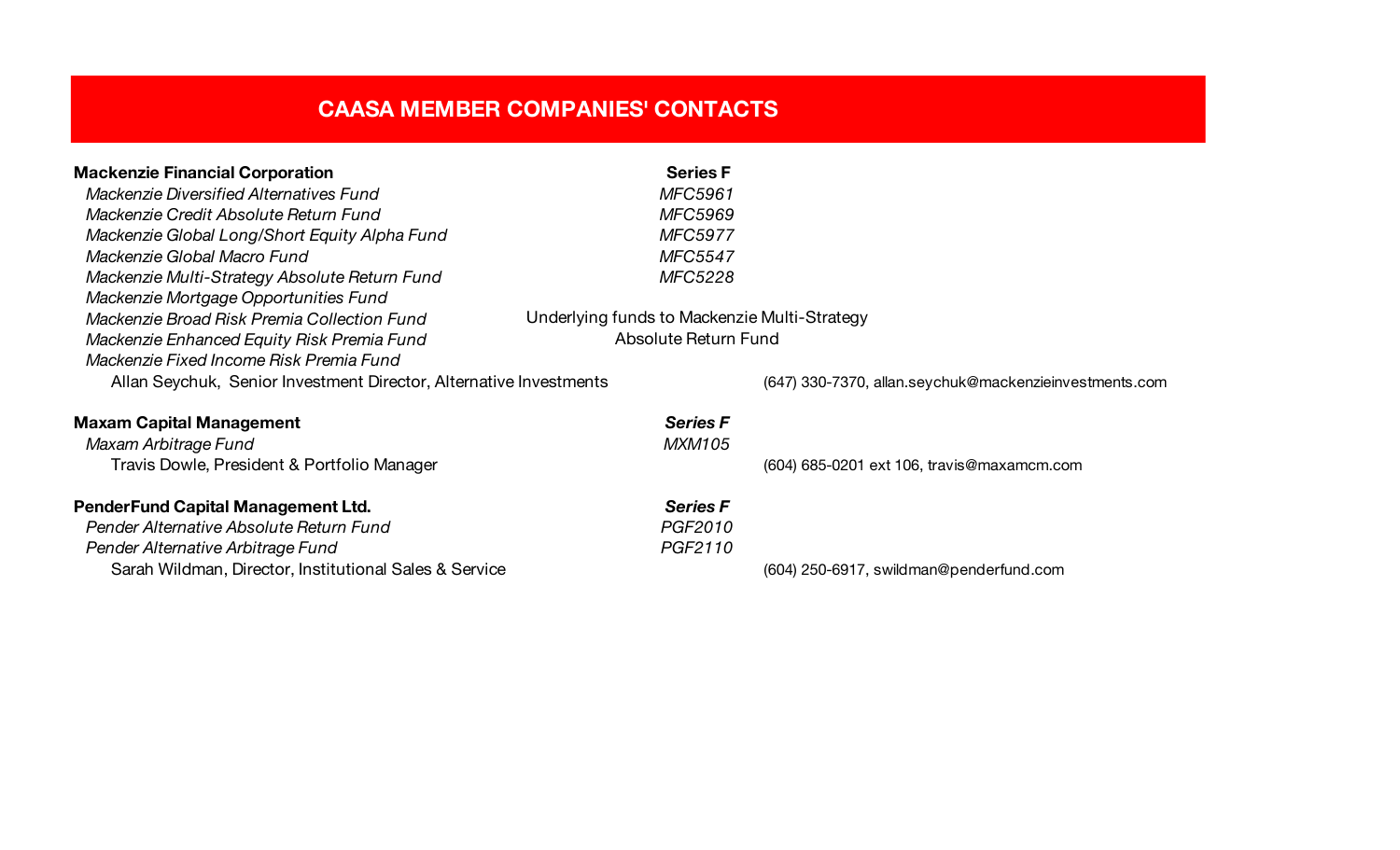| <b>Picton Mahoney Asset Management</b>                                         | <b>Series F</b> |                                                         |
|--------------------------------------------------------------------------------|-----------------|---------------------------------------------------------|
| Picton Mahoney Fortified Market Neutral Alternative Fund                       | <b>PIC 3101</b> |                                                         |
| Picton Mahoney Fortified Active Extension Alternative Fund                     | <b>PIC 3001</b> |                                                         |
| Picton Mahoney Fortified Income Alternative Fund                               | <b>PIC 3501</b> |                                                         |
| Picton Mahoney Fortified Arbitrage Alternative Fund                            | <b>PIC 3801</b> |                                                         |
| Picton Mahoney Fortified Arbitrage Plus Alternative Fund                       | <b>PIC 3901</b> |                                                         |
| Picton Mahoney Fortified Long Short Alternative Fund                           | <b>PIC 3201</b> |                                                         |
| Picton Mahoney Fortified Special Situations Alternative Fund                   | <b>PIC 3551</b> |                                                         |
| Taras Klymenko, Partner & Managing Director, Institutional Business            |                 | tklymenko@pictonmahoney.com                             |
| Dean Shepard, Chief Executive, Managing Partner                                |                 | dshepherd@pictonmahoney.com                             |
| Scott Hickerson, Partner & Vice President, Retail Sales - ON & Atlantic Canada |                 | snickerson@pictonmahoney.com                            |
| Todd Haibeck, Vice President, Retail Sales - BC                                |                 | thaibeck@pictonmahoney.com                              |
| <b>Waratah Capital Advisors</b>                                                | <b>Series F</b> |                                                         |
| Waratah Alternative Equity Income Fund                                         | <b>WCAL4F</b>   |                                                         |
| Waratah Alternative ESG Fund                                                   |                 |                                                         |
| Jessica Clark Barrow, Executive Vice President                                 |                 | (416) 637-5618, jessica@waratahcap.com                  |
| <b>Waypoint Investment Partners</b>                                            | <b>Series F</b> |                                                         |
| Waypoint All Weather Alternative Fund                                          | <b>WAY303</b>   |                                                         |
| Michael Lindblad, Vice President, Wealth Management                            |                 | (416) 200-4457 mlindblad@waypointinvestmentpartners.com |
| <b>YTM Capital Asset Management Ltd.</b>                                       | <b>Series F</b> |                                                         |
| <b>YTM Capital Fixed Income Alternative Fund</b>                               | <b>YTM405</b>   |                                                         |
| Stephanie Kremer, Managing Director, Distributions                             |                 | (905) 582-3853, stephanie.kremer@ytmcapital.com         |
|                                                                                |                 |                                                         |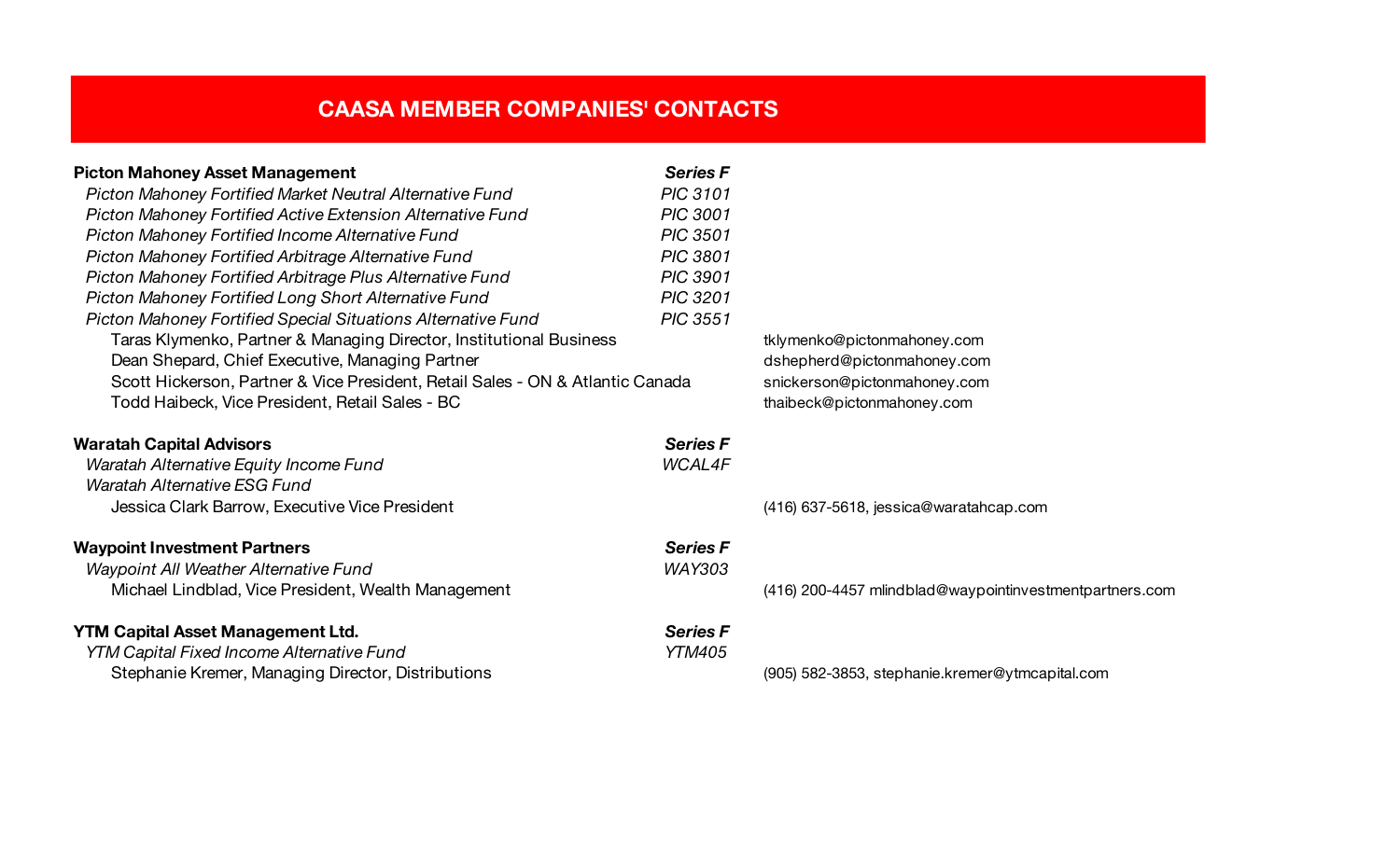| <b>Fund Company Name</b><br><b>Fund Name</b>            | <b>Company Total Liquid Alts AUM</b><br><b>Incep. Date</b> | <b>Risk</b>        | <b>CIFSC</b> | Sub/Red |
|---------------------------------------------------------|------------------------------------------------------------|--------------------|--------------|---------|
| 1832 Asset Management L.P.                              | \$2,674.24                                                 | (0% MoM decrease)  |              |         |
| Dynamic Real Estate & Infrastructure Income II Fund     | $01-Mar-19$                                                | $L-M$              | Other        | D/D     |
| Dynamic Alpha Performance II Fund                       | 01-Oct-18                                                  | L-M                | Equity       | D/D     |
| Dynamic Premium Yield PLUS Fund                         | 01-Oct-18                                                  | $L-M$              | Equity       | D/D     |
| Dynamic Credit Absolute Return II Fund                  | 19-Jul-19                                                  | $L-M$              | Credit       | D/D     |
| Dynamic Liquid Alternative Pool                         | 09-Dec-19                                                  | L                  | Equity       | D/D     |
| <b>Accelerate Financial Technologies</b>                | \$46.50                                                    | (-6% MoM decrease) |              |         |
| Accelerate Absolute Return Hedge Fund                   | 10-May-19                                                  | M                  | Equity       | D/D     |
| Accelerate Enhanced Canadian Benchmark Alternative Fund | 10-May-19                                                  | М                  | Equity       | D/D     |
| Accelerate Arbitrage Fund                               | 24-Feb-20                                                  | L                  | Equity       | D/D     |
| <b>AGF Investments</b>                                  | \$255.20                                                   | (4% MoM increase)  |              |         |
| AGFIQ US Market Neutral Anti-Beta CAD-Hedged ETF        | 30-Jun-19                                                  | 0                  | Equity       | D/D     |
| <b>Algonquin Capital</b>                                | \$114.78                                                   | (-2% MoM decrease) |              |         |
| Algonquin Fixed Income 2.0 Fund                         | 15-Aug-19                                                  | M                  | Credit       | W/W     |
| <b>Arrow Capital Management Inc.</b>                    | \$255.30                                                   | (0% MoM increase)  |              |         |
| Arrow Canadian Advantage Alternative Class              | 31-Aug-19                                                  | M                  | Equity       | D/D     |
| Arrow Global Advantage Alternative Class                | 31-Dec-18                                                  | м                  | Multi-st     | D/D     |
| Wavefront Global Diversified Investment Class           | 30-Jun-19                                                  |                    | Other        |         |
| Arrow Global Advantage Alternative Class                | 26-Jun-20                                                  | $L-M$              | Credit       | D/D     |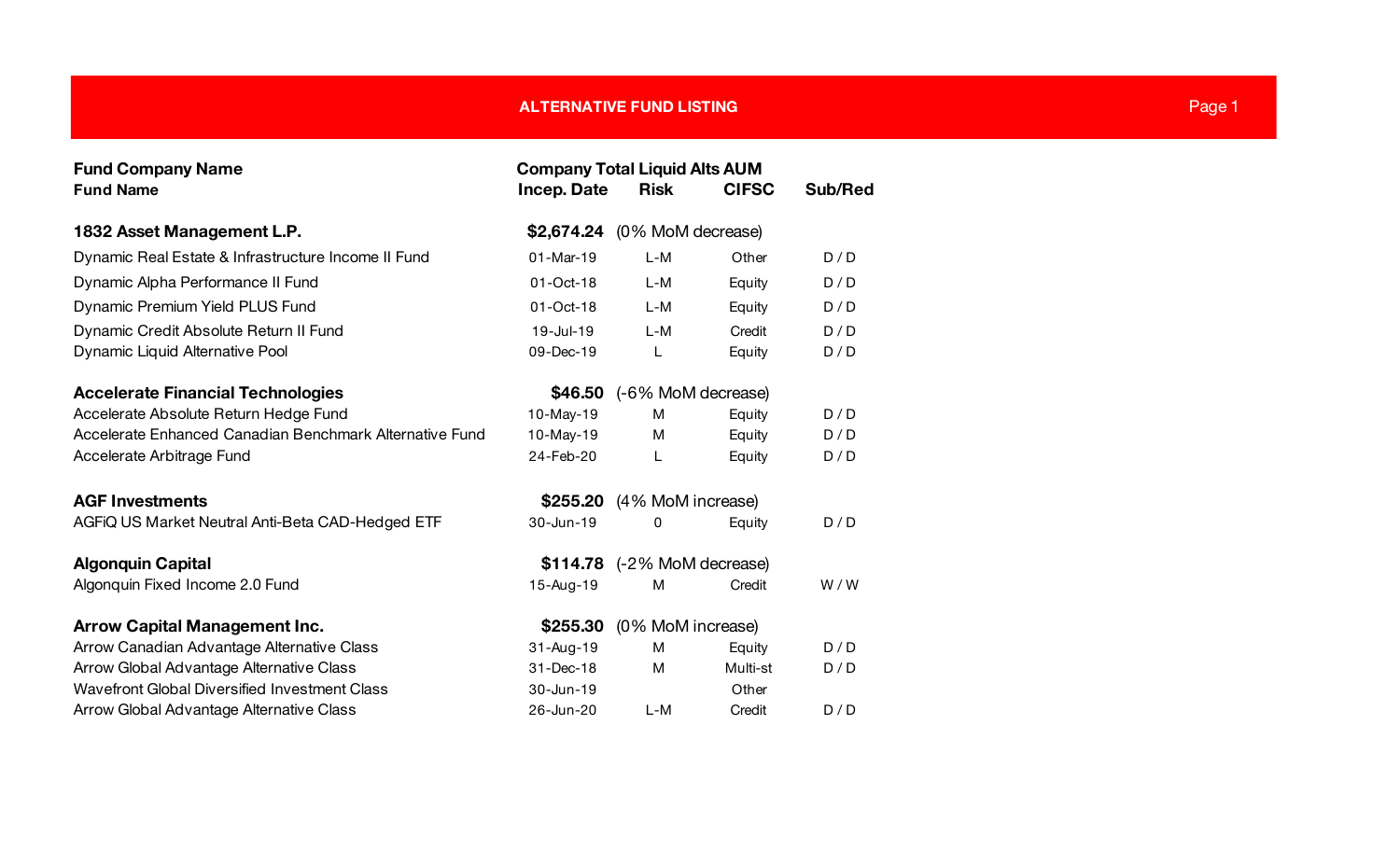| <b>Fund Company Name</b><br><b>Company Total Liquid Alts AUM</b> |                   |                               |                 |         |
|------------------------------------------------------------------|-------------------|-------------------------------|-----------------|---------|
| <b>Fund Name</b>                                                 | Incep. Date       | <b>Risk</b>                   | <b>CIFSC</b>    | Sub/Red |
| <b>CI Investments Inc.</b>                                       | \$3,732.05 \$0.00 |                               |                 |         |
| CI Marret Alternative Absolute Return Bond                       | $07 - Nov - 18$   | $L - M$                       | Credit          | D/D     |
|                                                                  |                   |                               |                 |         |
| CI Marret Alternative Enhanced Yield                             | $10$ -Jun-19      | $L - M$                       | Credit          | D/D     |
| CI Alternative Investment Grade Credit                           | 16-Jan-20         | $L - M$                       | Credit          | D/D     |
| CI Alternative Diversified Opportunities                         | 16-Jan-20         | $L - M$                       | Credit          | D/D     |
| CI Alternative North American Opportunities                      | 19-May-20         | L - M                         | Equity          | D/D     |
| CI Munro Alternative Global Growth                               | 19-May-20         | $L - M$                       | Equity          | D/D     |
| <b>CIBC Asset Management</b>                                     |                   | \$2,100.00 (-9% MoM decrease) |                 |         |
| <b>CIBC Multi-Asset Absolute Return Strategy</b>                 | 08-Oct-18         | $L - M$                       | Multi-st        | D/D     |
| Connor, Clark & Lunn Funds Inc.                                  | \$76.60           | (-3% MoM decrease)            |                 |         |
| <b>CC&amp;L Alternative Global Equity Fund</b>                   | 15-Feb-19         | м                             | Equity          | D/D     |
| <b>CC&amp;L Alternative Canadian Equity Fund</b>                 | 15-Feb-19         | M                             | Equity          | D/D     |
| <b>CC&amp;L Alternative Income Fund</b>                          | 15-Feb-19         | L-M                           | Equity          | D/D     |
| <b>Desjardins Global Asset Management</b>                        | \$894.70          | (1% MoM increase)             |                 |         |
| Desjardins Alt Long/Short Equity Market Neutral ETF              | 08-Jan-19         |                               | <b>Mkt Neut</b> | D/D     |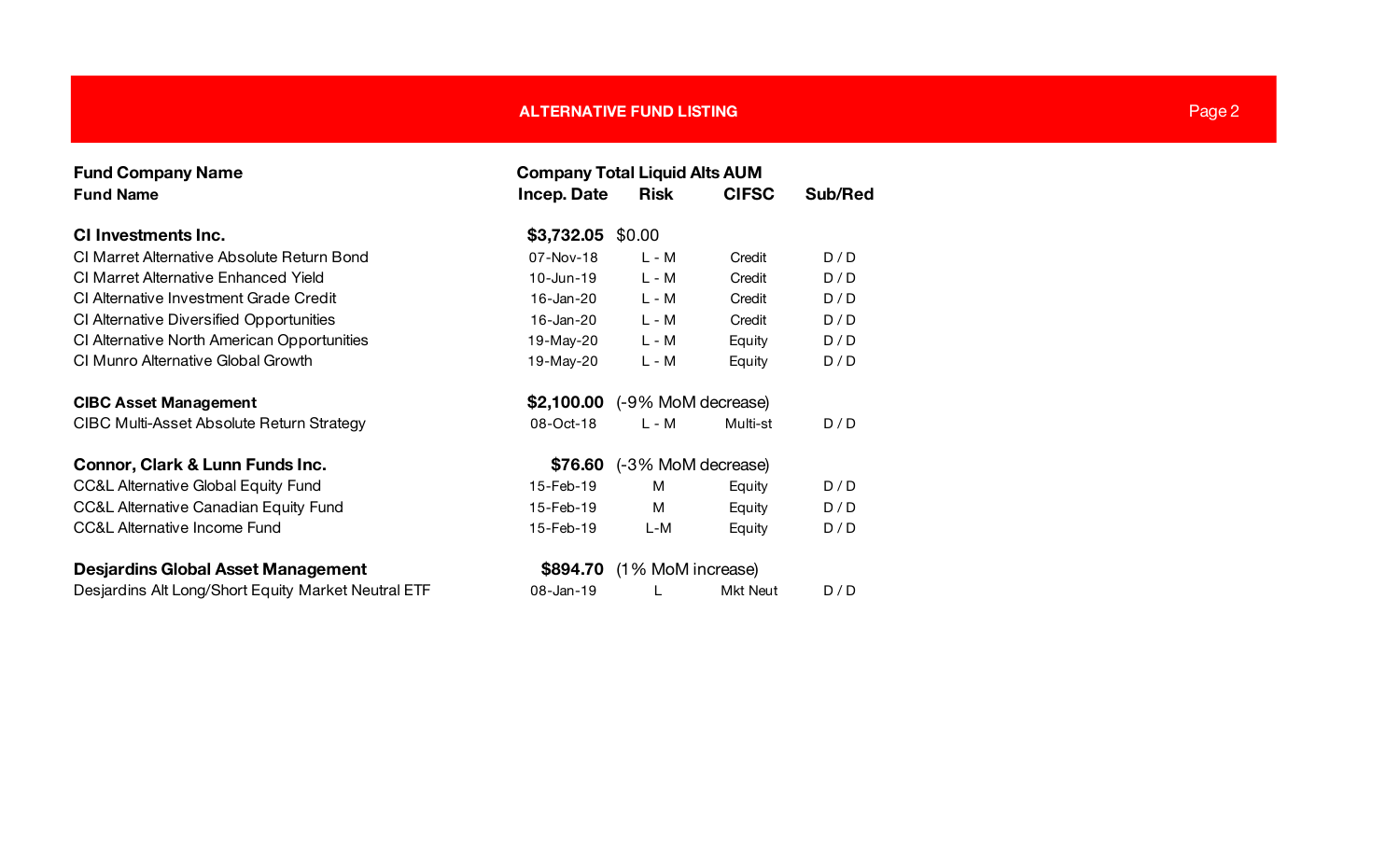| <b>Fund Company Name</b>                               | <b>Company Total Liquid Alts AUM</b> |                    |                 |           |  |  |
|--------------------------------------------------------|--------------------------------------|--------------------|-----------------|-----------|--|--|
| <b>Fund Name</b>                                       | Incep. Date                          | <b>Risk</b>        | <b>CIFSC</b>    | Sub/Red   |  |  |
| ehp Funds Inc.                                         | \$1,088.00                           | (-3% MoM decrease) |                 |           |  |  |
| ehp Foundation Alternative Fund                        | 16-Aug-18                            | $L-M$              | Equity          | D/D       |  |  |
| ehp Advantage Alternative Fund                         | 16-Aug-18                            | L-M                | Equity          | D/D       |  |  |
| ehp Foundation International Alternative Fund          | 16-Aug-18                            | $L-M$              | Equity          | D/D       |  |  |
| ehp Advantage International Alternative Fund           | 16-Aug-18                            | L-M                | Equity          | D/D       |  |  |
| ehp Select Alternative Fund                            | 16-Aug-18                            | M                  | Equity          | D/D       |  |  |
| ehp Global Arbitrage Alternative Fund                  | 16-Aug-18                            | $L-M$              | Other           | D/D       |  |  |
| <b>Fidelity Investments Canada</b>                     | \$497.60                             |                    |                 |           |  |  |
| Fidelity Global Value Long/Short Fund                  | 05-Oct-20                            | M                  | Equity          | D/D       |  |  |
| Fidelity Long/Short Alternative Fund                   | 05-Oct-20                            | M                  | Equity          | D/D       |  |  |
| <b>Fidelity Market Neutral Alternative Fund Series</b> | 05-Oct-20                            | L-M                | <b>Mkt Neut</b> | D/D       |  |  |
| <b>Forge First Asset Management Inc.</b>               | \$216.60                             | \$0.00             |                 |           |  |  |
| Forge First Long Short Alternative Fund                | 24-Apr-19                            | M                  | Equity          | D/D       |  |  |
| Forge First Conservative Alternative Fund              | 24-Apr-19                            | $L-M$              | Multi-st        | D/D       |  |  |
| <b>Friedberg Mercantile Group Ltd.</b>                 | \$0.00                               |                    |                 |           |  |  |
| <b>Friedberg Asset Allocation Fund</b>                 | 25-Apr-19                            | n/a                | <b>TBC</b>      | W&M / W&M |  |  |
| Friedberg Global-Macro Hedge Fund                      | 24-Apr-19                            | n/a                | <b>TBC</b>      | W&M / W&M |  |  |
| <b>Guardian Capital LP</b>                             | \$129.90                             | (-2% MoM decrease) |                 |           |  |  |
| Guardian Strategic Income Fund                         | 31-May-13                            | 0                  | Credit          | D/D       |  |  |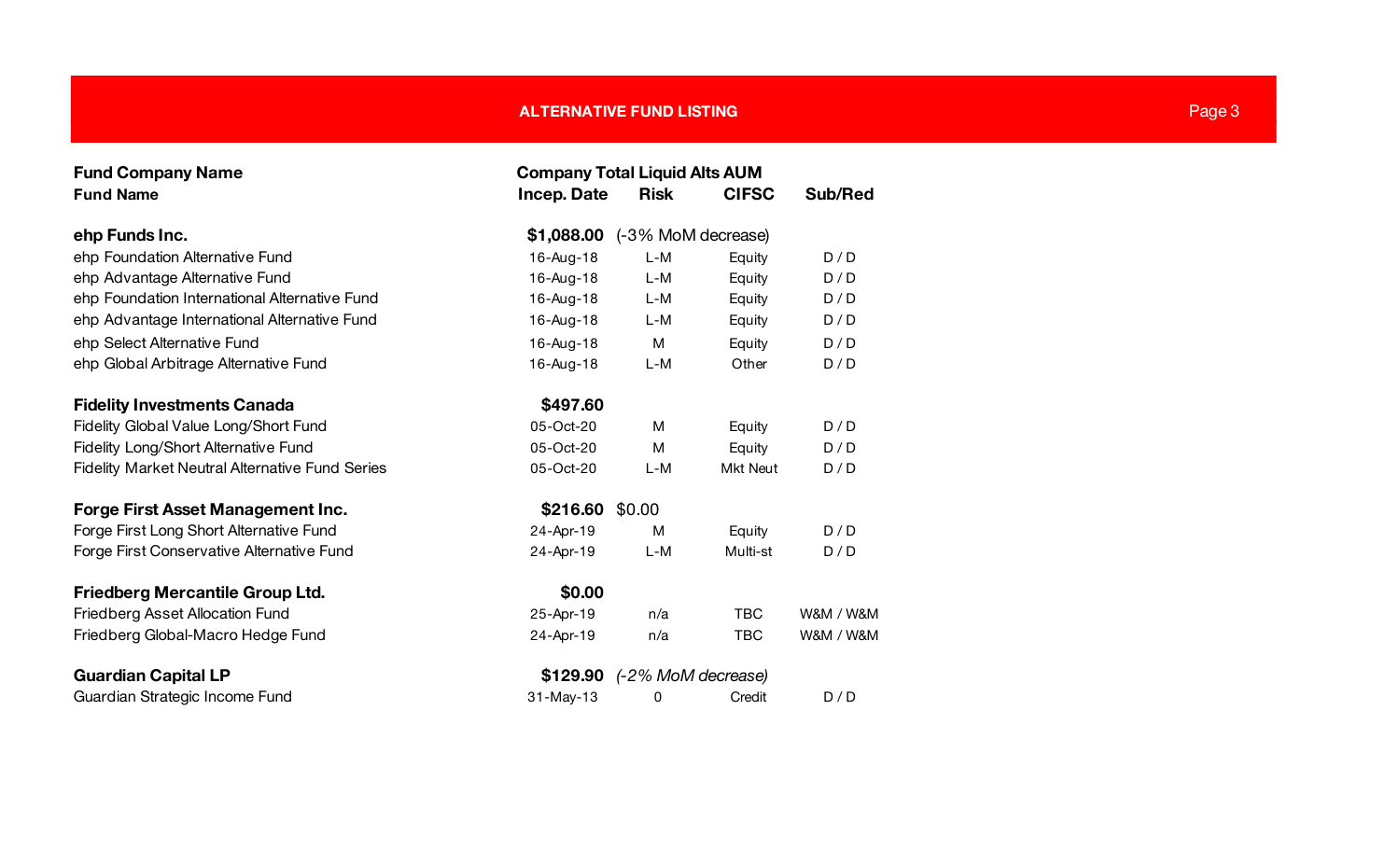| <b>Fund Company Name</b>                             | <b>Company Total Liquid Alts AUM</b> |                    |              |         |  |
|------------------------------------------------------|--------------------------------------|--------------------|--------------|---------|--|
| <b>Fund Name</b>                                     | Incep. Date                          | <b>Risk</b>        | <b>CIFSC</b> | Sub/Red |  |
| Horizons ETFs Management (Canada) Inc.               | \$577.10                             | (-2% MoM decrease) |              |         |  |
| BetaPro Marijuana Companies 2x Daily Bull ETF        | 23-May-19                            | H                  | Equity       | D/D     |  |
| BetaPro Marijuana Companies Inverse ETF              | 23-May-19                            | H                  | Equity       | D/D     |  |
| <b>Horizons Gold Yield ETF</b>                       | $01-Mar-19$                          | М                  | Equity       | D/D     |  |
| BetaPro S&P 500 VIX Short-Term Futures™ ETF          | 15-Dec-18                            | H                  | <b>TBC</b>   | D/D     |  |
| Horizons Global Uranium Index ETF                    | 13-May-19                            | H.                 | Equity       | D/D     |  |
| <b>Horizons Seasonal Rotation ETF</b>                | 19-Nov-09                            | L-M                | Equity       | D/D     |  |
| Horizons Morningstar Hedge Fund Index ETF            | 26-Apr-12                            | L-M                | Other        | D/D     |  |
| Horizons Absolute Return Global Currency ETF         | $16$ -Jan-17                         | $L-M$              | Other        | D/D     |  |
| BetaPro S&P/TSX 60™ 2x Daily Bull ETF                | 29-Jul-19                            | H                  | Equity       | D/D     |  |
| Horizons ReSolve Adaptive Asset Allocation ETF       | 29-Jul-20                            | H                  | Multi-st     | D/D     |  |
| <b>Investors Group</b>                               | \$422.36                             |                    |              |         |  |
| Wellington - IG Global Equity Hedge Pool             | 01-Jun-20                            | М                  | Equity       | D/D     |  |
| JPMorgan - IG U.S. Long Short Equity Pool            | 02-Mar-20                            | м                  | Equity       | D/D     |  |
| Mackenzie Global Macro Fund                          |                                      |                    |              |         |  |
| Lysander                                             | \$68.20                              | (-3% MoM decrease) |              |         |  |
| Canso Credit Opportunities Fund                      | 25-Feb-20                            | L-M                | Credit       | D/D     |  |
| Lysander-Triasima All Country Long/Short Equity Fund | 25-Feb-20                            | L-M                | Equity       | D/D     |  |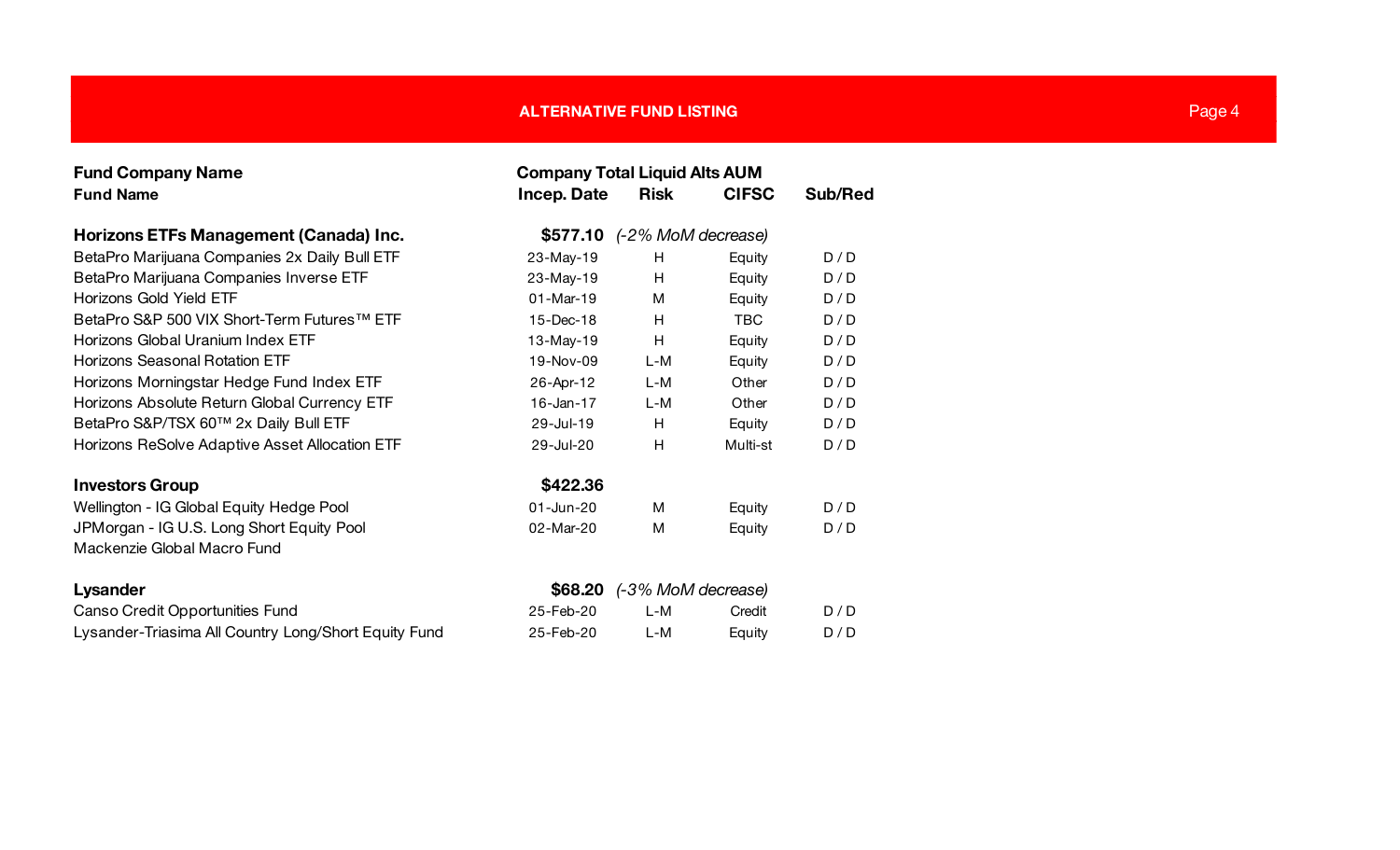| <b>Fund Company Name</b>                         | <b>Company Total Liquid Alts AUM</b> |                    |              |         |  |  |
|--------------------------------------------------|--------------------------------------|--------------------|--------------|---------|--|--|
| <b>Fund Name</b>                                 | Incep. Date                          | <b>Risk</b>        | <b>CIFSC</b> | Sub/Red |  |  |
| <b>Mackenzie Financial Corporation</b>           | \$1,015.30 (-1% MoM decrease)        |                    |              |         |  |  |
| Mackenzie Diversified Alternatives Fund          | 26-Oct-15                            | $L-M$              |              | D/D     |  |  |
| Mackenzie Credit Absolute Return Fund            | 26-Feb-19                            | $L-M$              | Credit       | D/D     |  |  |
| Mackenzie Global Long/Short Equity Alpha Fund    | 26-Feb-19                            | M                  | Equity       | D/D     |  |  |
| Mackenzie Global Macro Fund                      | 26-Feb-19                            | $L-M$              | Multi-St     | D/D     |  |  |
| Mackenzie Multi-Strategy Absolute Return Fund    | 23-May-18                            | L-M                | Multi-St     | D/D     |  |  |
| Mackenzie Mortgage Opportunities Fund            | 12-Nov-19                            | 0                  | 0            | D/D     |  |  |
| Mackenzie Broad Risk Premia Collection Fund      | 29-Apr-19                            | 0                  | 0            | D/D     |  |  |
| Mackenzie Enhanced Equity Risk Premia Fund       | 29-Apr-19                            | 0                  | 0            | D/D     |  |  |
| Mackenzie Fixed Income Risk Premia Fund          | 29-Apr-19                            | 0                  | 0            | D/D     |  |  |
| Mackenzie Global Energy Resource Long/Short Fund | 29-Apr-19                            | 0                  | 0            | D/D     |  |  |
| Mackenzie Alternative Enhanced Yield Fund        | 17-Apr-20                            | $L-M$              | 0            | D/D     |  |  |
| <b>Maxam Capital Management</b>                  | \$9.92                               |                    |              |         |  |  |
| Maxam Arbitrage Fund                             | 01-Oct-20                            | L-M                | Equity       | D/D     |  |  |
| <b>McElvaine Investment Management Ltd.</b>      | \$24.53                              |                    |              |         |  |  |
| The McElvaine Investment Trust                   | 23-Dec-19                            | M                  | Equity       | D/D     |  |  |
| <b>National Bank Investments Inc.</b>            | \$246.10                             | (15% MoM increase) |              |         |  |  |
| <b>NBI Liquid Alternatives ETF</b>               | $16$ -Jan-19                         | м                  | Multi-st     | D/D     |  |  |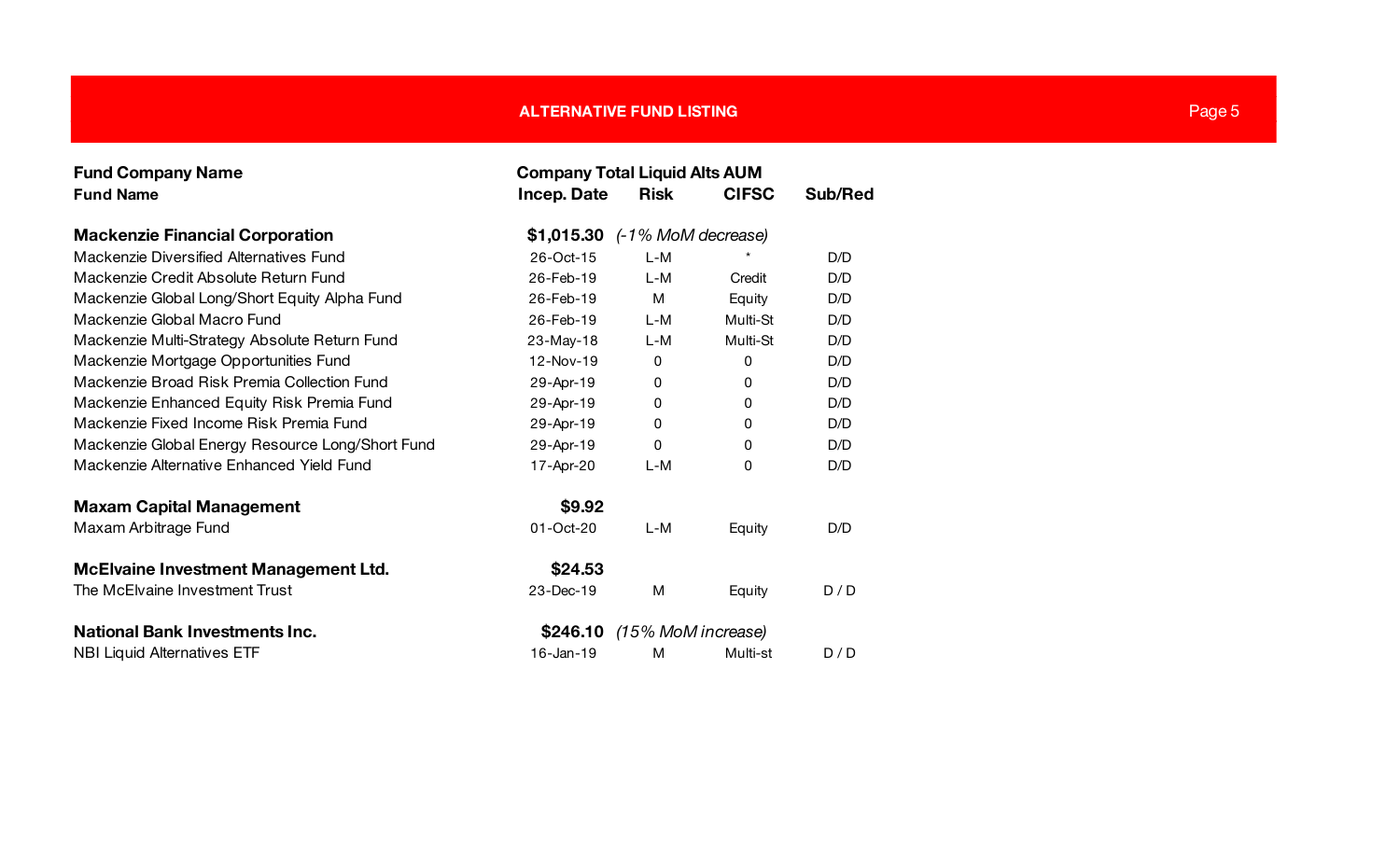| <b>Fund Company Name</b>                                     | <b>Company Total Liquid Alts AUM</b> |                    |                 |         |  |
|--------------------------------------------------------------|--------------------------------------|--------------------|-----------------|---------|--|
| <b>Fund Name</b>                                             | <b>Incep. Date</b>                   | <b>Risk</b>        | <b>CIFSC</b>    | Sub/Red |  |
| <b>NewGen Asset Management Limited</b>                       | \$429.90<br>(0% MoM decrease)        |                    |                 |         |  |
| NewGen Alternative Income Fund                               | $17 - Jan - 19$                      | L-M                | Multi-st        | D/D     |  |
| <b>Next Edge Capital</b>                                     | \$170.10                             |                    |                 |         |  |
| Next Edge Biotech and Life Sciences Opportunities Fund       | 03-Nov-20                            | H                  | Equity          | D/D     |  |
| <b>Ninepoint Partners LP</b>                                 | \$6.40                               | (19% MoM increase) |                 |         |  |
| Ninepoint FX Strategy Fund                                   | 08-Nov-19                            | $M-H$              | <b>TBC</b>      | D/D     |  |
| <b>PenderFund Capital Management Ltd.</b>                    | \$105.10                             |                    |                 |         |  |
| Pender Alternative Absolute Return Fund                      | 25-Aug-21                            | L                  | <b>TBC</b>      | D/D     |  |
| Pender Alternative Arbitrage Fund                            | 08-Sept-21                           | L                  | <b>TBC</b>      | D/D     |  |
| <b>Picton Mahoney Asset Management</b>                       | \$3,251.03                           |                    |                 |         |  |
| Picton Mahoney Fortified Multi-Strategy Alternative Fund     | 27-Sept-18                           | $L-M$              | Multi-st        | D/D     |  |
| Picton Mahoney Fortified Market Neutral Alternative Fund     | 27-Sept-18                           | L-M                | <b>Mkt Neut</b> | D/D     |  |
| Picton Mahoney Fortified Active Extension Alternative Fund   | 27-Sept-18                           | M                  | Equity          | D/D     |  |
| Picton Mahoney Fortified Income Alternative Fund             | 15-Oct-18                            | $L-M$              | Credit          | D/D     |  |
| Picton Mahoney Fortified Arbitrage Alternative Fund          | 30-Jun-19                            | $L-M$              | <b>Mkt Neut</b> | D/D     |  |
| Picton Mahoney Fortified Arbitrage Plus Alternative Fund     | 30-Jun-19                            | L-M                | Multi-st        | D/D     |  |
| Picton Mahoney Fortified Long Short Alternative Fund         | 08-Jul-20                            | L-M                | Equity          | D/D     |  |
| Picton Mahoney Fortified Special Situations Alternative Fund | 13-Jul-21                            | L-M                | Credit          | D/D     |  |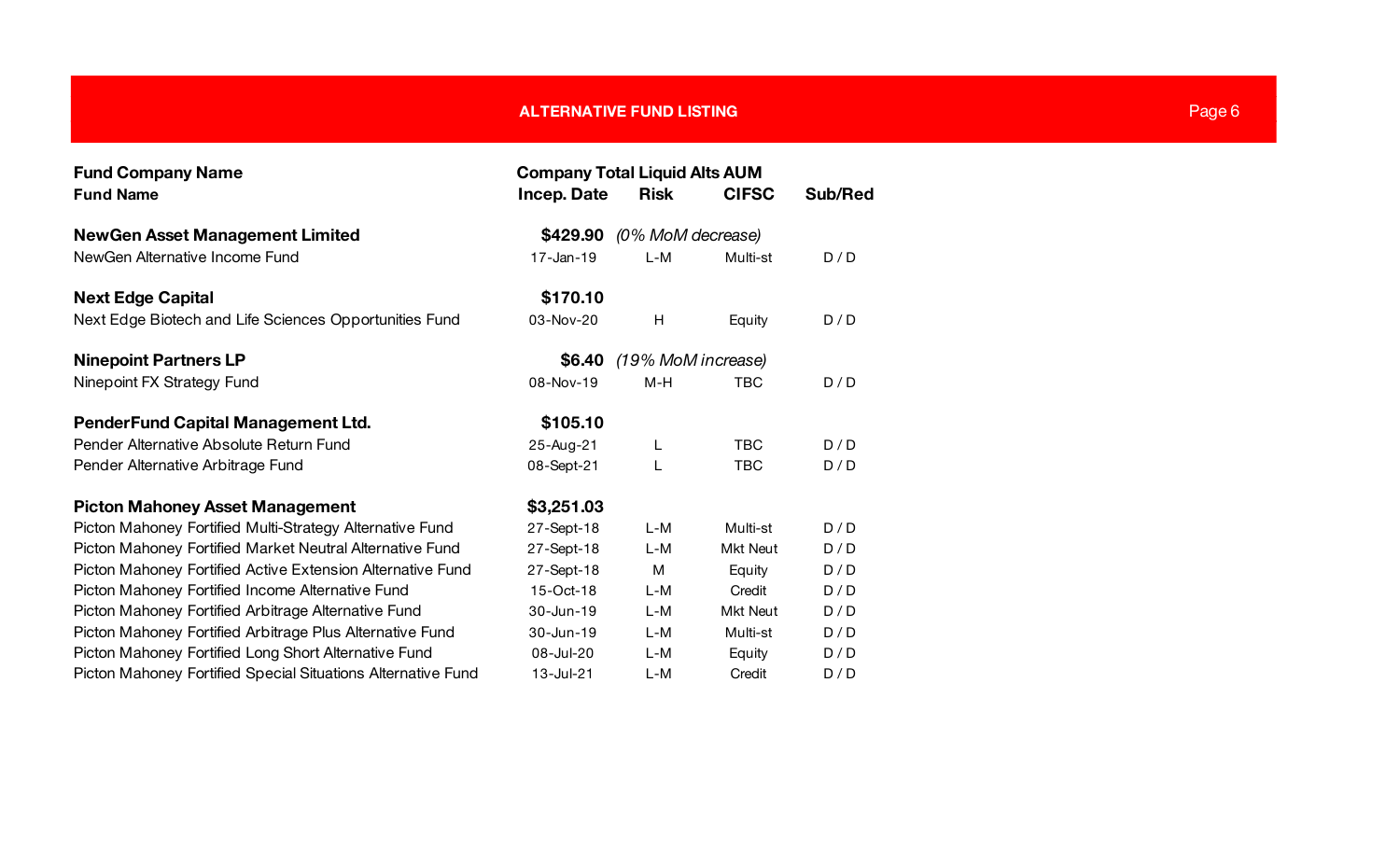| <b>Fund Company Name</b>                           | <b>Company Total Liquid Alts AUM</b> |                    |              |         |  |
|----------------------------------------------------|--------------------------------------|--------------------|--------------|---------|--|
| <b>Fund Name</b>                                   | Incep. Date                          | <b>Risk</b>        | <b>CIFSC</b> | Sub/Red |  |
| <b>PIMCO</b>                                       | \$166.30                             |                    |              |         |  |
| PIMCO Diversified Multi-Asset Fund (Cda)           | 27-Aug-21                            | L-M                | Multi-st     | D/D     |  |
| <b>Portland</b>                                    | \$21.30                              | (-8% MoM decrease) |              |         |  |
| Portland Global Alternative Fund                   | 19-Dec-13                            | M-H                | Equity       | D/D     |  |
| Portland North American Alternative Fund           | 17-Apr-20                            | M-H                | <b>TBC</b>   | D/D     |  |
| Portland 15 of 15 Alternative Fund                 | 29-May-14                            | M                  | Equity       | D/D     |  |
| <b>Purpose Investments</b>                         | \$749.60                             | (9% MoM increase)  |              |         |  |
| <b>Black Diamond Distressed Opportunities Fund</b> | 29-Sept-20                           | $M-H$              | <b>TBD</b>   | D/D     |  |
| <b>Black Diamond Global Equity Fund</b>            | 29-Sept-20                           | L-M                | Equity       | D/D     |  |
| Purpose Credit Opportunities Fund                  | 28-Aug-19                            | L-M                | Credit       | D/D     |  |
| <b>Purpose Diversified Real Asset Fund</b>         | 03-Sept-13                           | М                  | Equity       | D/D     |  |
| Purpose Multi-Strategy Market Neutral Fund         | 14-Oct-14                            | $L-M$              | Equity       | D/D     |  |
| <b>RP Investment Advisors</b>                      | \$351.60                             |                    |              |         |  |
| <b>RP Alternative Global Bond Fund</b>             | 08-Jul-19                            | $L-M$              | Credit       | D/D     |  |
| <b>Russell Investments Canada Limited</b>          | \$189.91                             | (0% MoM decrease)  |              |         |  |
| Russell Investments Yield Opportunities Pool       | 19-Feb-19                            | $L-M$              | Multi-st     | D/D     |  |
| <b>Sun Life Investments</b>                        | \$76.90                              |                    |              |         |  |
| Sun Life Opportunistic Fixed Income Fund           | 06-Jun-19                            | L                  | Credit       | D/D     |  |